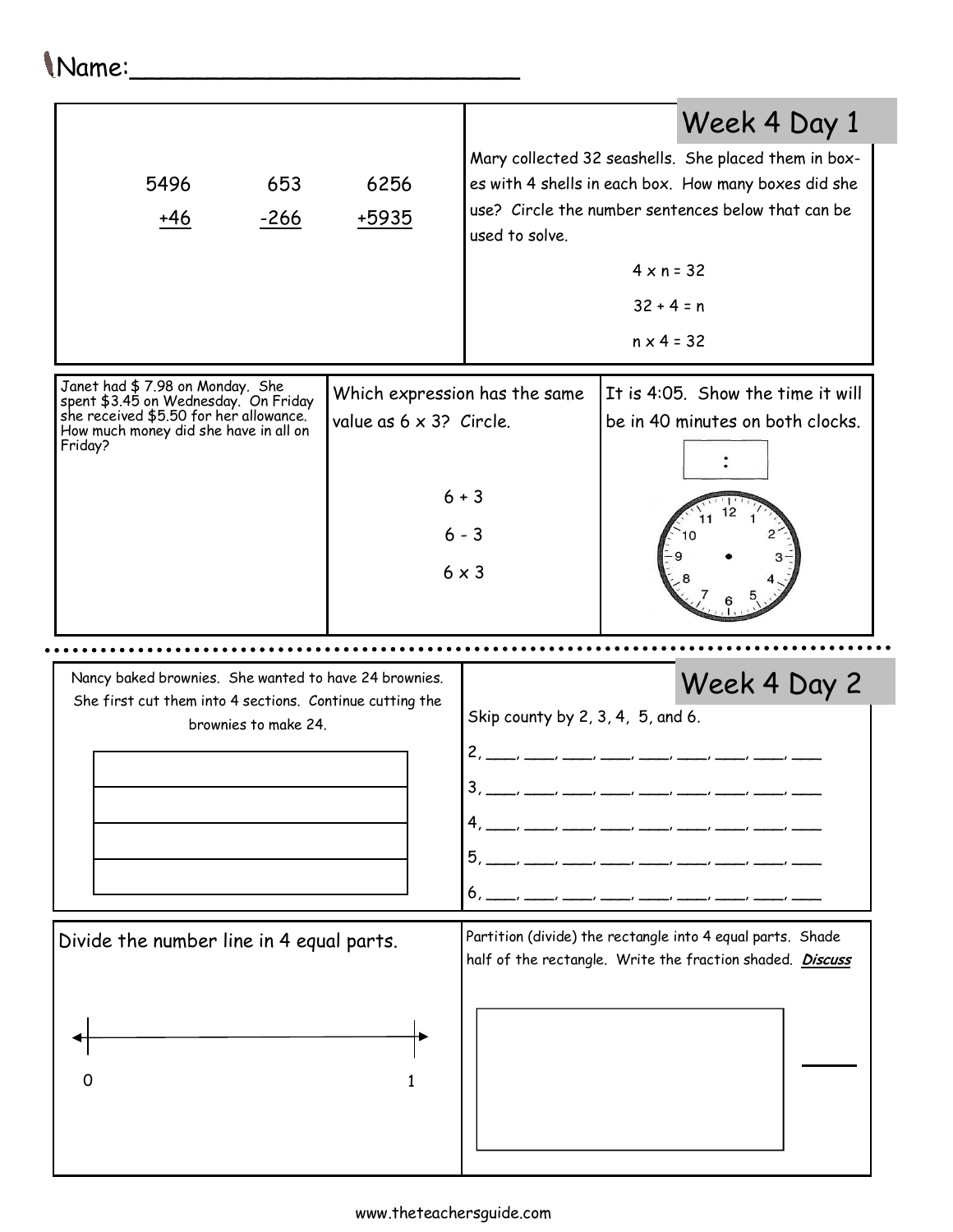## Name:\_\_\_\_\_\_\_\_\_\_\_\_\_\_\_\_\_\_\_\_\_\_\_\_\_

| Callie used 28 feet of tape to make a square on her                                                                                                                   |                                                |                                                                                                                                                                                                 | Week 4 Day 3                                                                                                |
|-----------------------------------------------------------------------------------------------------------------------------------------------------------------------|------------------------------------------------|-------------------------------------------------------------------------------------------------------------------------------------------------------------------------------------------------|-------------------------------------------------------------------------------------------------------------|
| floor. How long was each side of her square? Label<br>the side lengths below. Write a multiplication<br>sentence with the letter <b>n</b> as the length of each side. |                                                | Draw a line of <i>symmetry</i> for the shape below.                                                                                                                                             |                                                                                                             |
| Ashton's mom told her to share<br>the 21 pieces of candy she had<br>with her 2 brothers. How many<br>pieces of candy did each child<br>qet?                           | Write the number in expanded<br>form.<br>8,405 |                                                                                                                                                                                                 | Kailyn's dentist appointment is at<br>10:05. She gets to the dentist's<br>office at 9:50. How early is she? |
| Konnor drew a five sided shape on the board. Each<br>Week 4 Day 4                                                                                                     |                                                |                                                                                                                                                                                                 |                                                                                                             |
| side was the same length. She measured a distance of<br>30 inches around the whole shape. How long was each<br>side? Draw the shape label the sides below.            |                                                | Write a multiplication sentence using the letter<br><b>n</b> as the unknown side lengths for the previous<br>problem. Write a second multiplication sentence<br>using the commutative property. |                                                                                                             |

Draw a rectangle with side lengths of 6 cm, 3cm, 6cm, and 3cm. Label the sides. What is the *perimeter* (distance around) the shape?